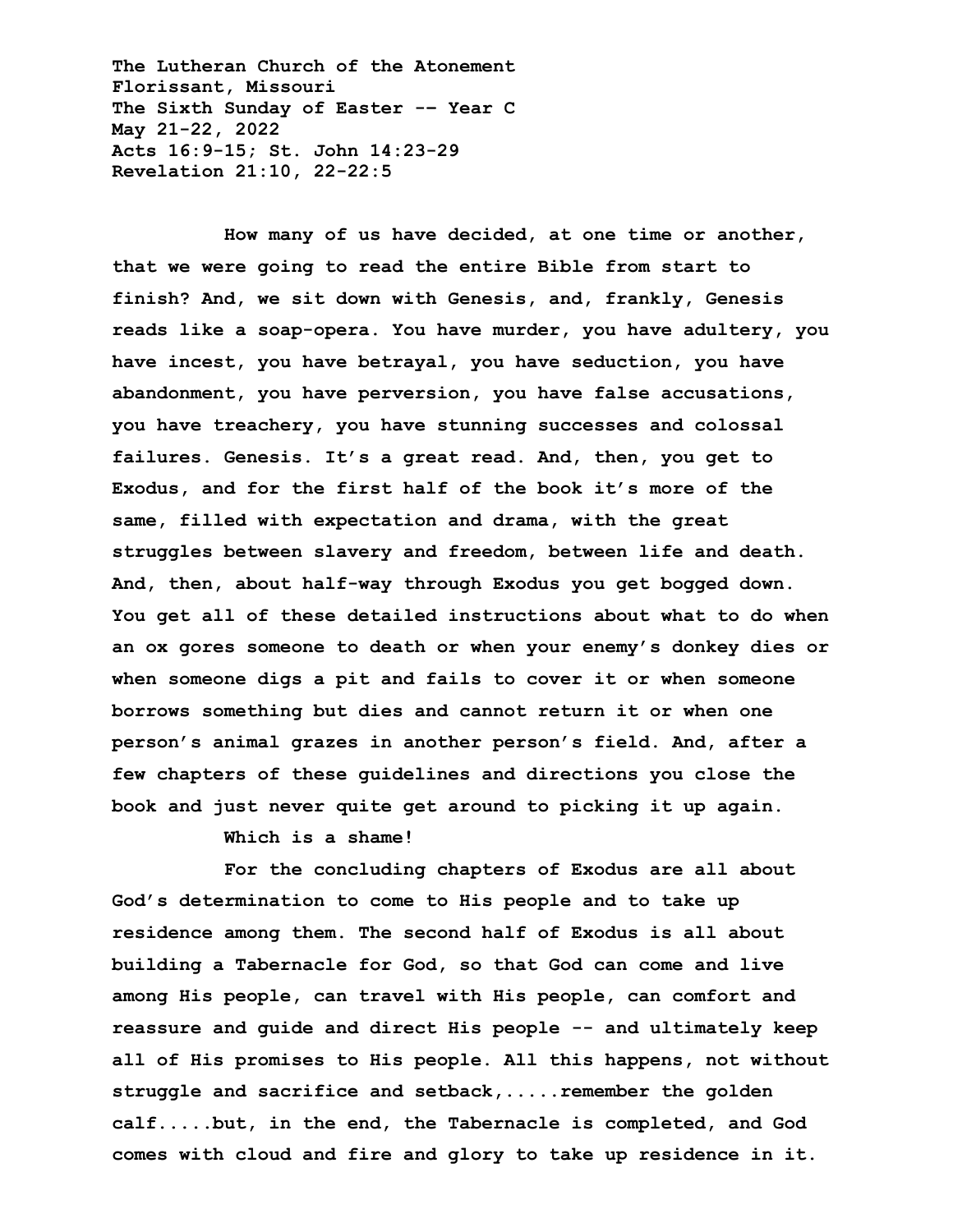**But, in so many ways, that is the story of the Scriptures: God's determination, despite struggle and setback, to come and live among His precious people. So, all the way back in early chapters of Genesis, God comes to the man in the garden to walk with him in the cool of the day.**

**And, so God dwells with His people through their sojourn in the wilderness, again, not without struggle and setback. So, God enters the Promised Land with His people. And, when the Tabernacle gives way to the Temple, God takes up residence there, filling the house of the Lord with cloud and fire and glory. This is the story of the Scriptures: God's determination to come and dwell with His people. This is the movement of the Scripture, not us going up to God, but God coming down to us.**

**So, even when God's people's unfaithfulness finally compels God to leave His Temple, nonetheless, He leaves, promising to return, to come back. So, in Ezekiel, "I will [return and] dwell in their midst forever." So, in Zechariah, "Lo, your king comes to you, triumphant and victorious is he." So, in Malachi, "The Lord, whom you seek, will suddenly come to His Temple."**

**This is no unkept promise. So, John the Baptist echoes Isaiah: "Prepare the way of the Lord; make His paths straight." So, Matthew refers to Jesus as "Emmanuel; God is with us." So, John declares that "the Word became flesh and dwelt among us," (literally) "tabernacled among us." Notice the movement, notice the direction. This is not us going up to God. This is God coming to dwell with us.**

**All of which brings us to the three Lessons from the end of the book of Revelation, which form the Second Lessons for the last three Sundays of the Easter season, of which today's Second Lesson is the middle one. For, if God coming to live with His people is the beginning of the story in Genesis, if God's** 

**-2-**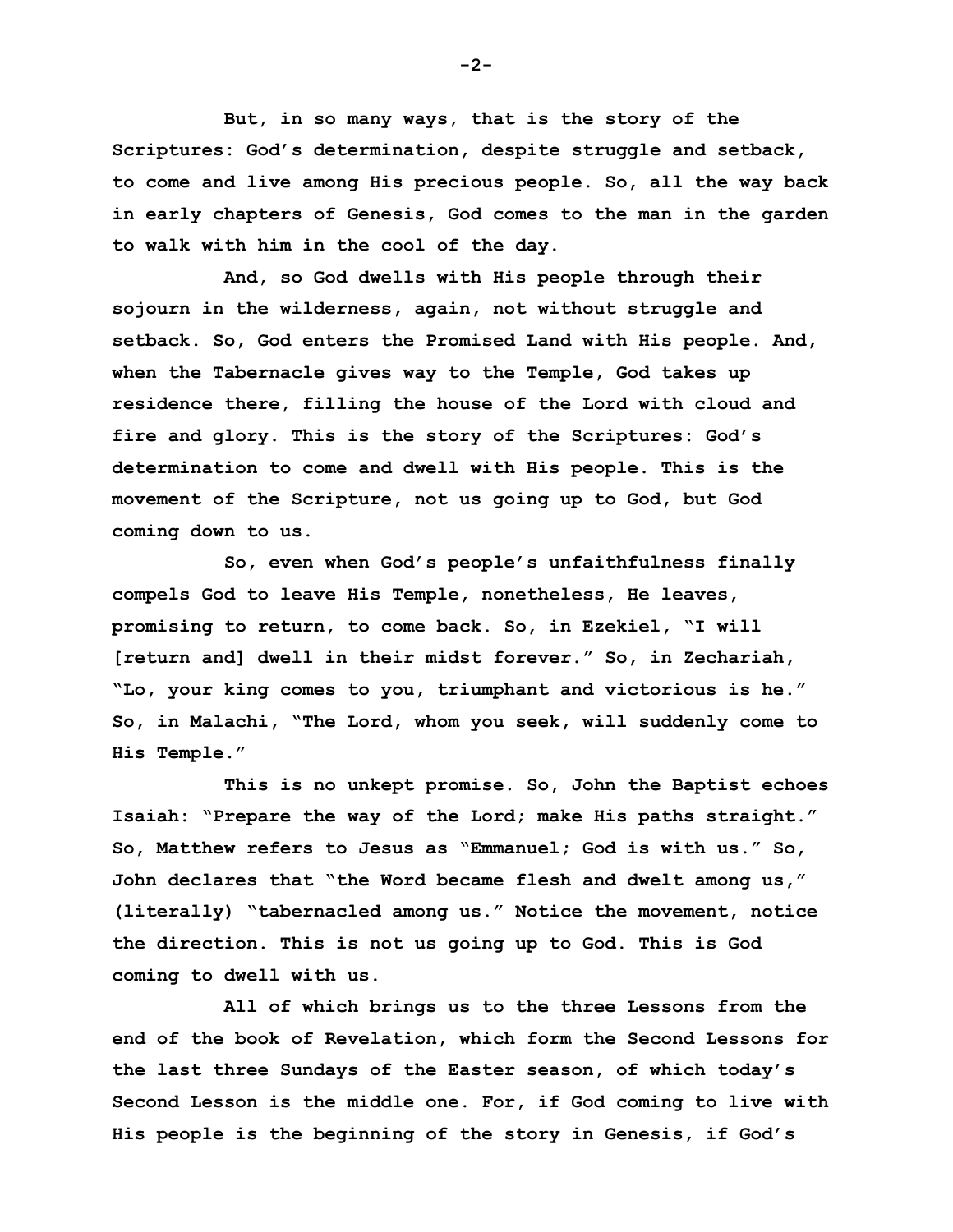**determination to return to His people is the story of the Hebrew Scriptures, if God's coming to us in the Person of Jesus of Nazareth is the story of the Gospels, then God's determination to come to us in the fullness of His glory is the end of the story in Revelation. So, last week we heard: "Behold, the home of God is among mortals. He will dwell with them as their God; they will be His people. And God Himself will be with them." Moments ago, we heard of the holy city coming down out of heaven, but that there is no temple in the city, for its temple is the Lord God Almighty and the Lamb. And, next week, we will hear the Lord Jesus declare, "Behold, I am coming soon" and, again, "Surely, I am coming soon."**

**Why does this matter? Because, so much of our piety, so much of our popular culture, even so much of our hymnody points us in the opposite direction. "When Christ shall come with shout of acclamation, and take me home...." Or, "safely past the foe to our home we go." Or (at a more popular level) "I'll fly away, I'll fly away, to a home on God's celestial shore." You get the idea.... These hymns [and countless more] aren't about God coming to dwell with His people, but about us flying off to be with God.**

**So, why does this matter? Because it causes us to lose sight of the significance of Easter. It causes us to lose sight of the necessity of the Resurrection. For Easter is not just the happy ending to a sad story, not just a signal that some day we'll "fly away." No, Easter is the beginning,...the beginning of God's new creation. Easter is the launching of God's "new heaven and new earth" project. Easter is the assurance that God will in the end restore the earth to the glory it had at creation. And, Jesus's Resurrection is the assurance that we too will be raised to share again in that new and restored creation, and that God will again come and dwell among His people and will walk with us, just as He walked with Adam in the garden.**

**-3-**